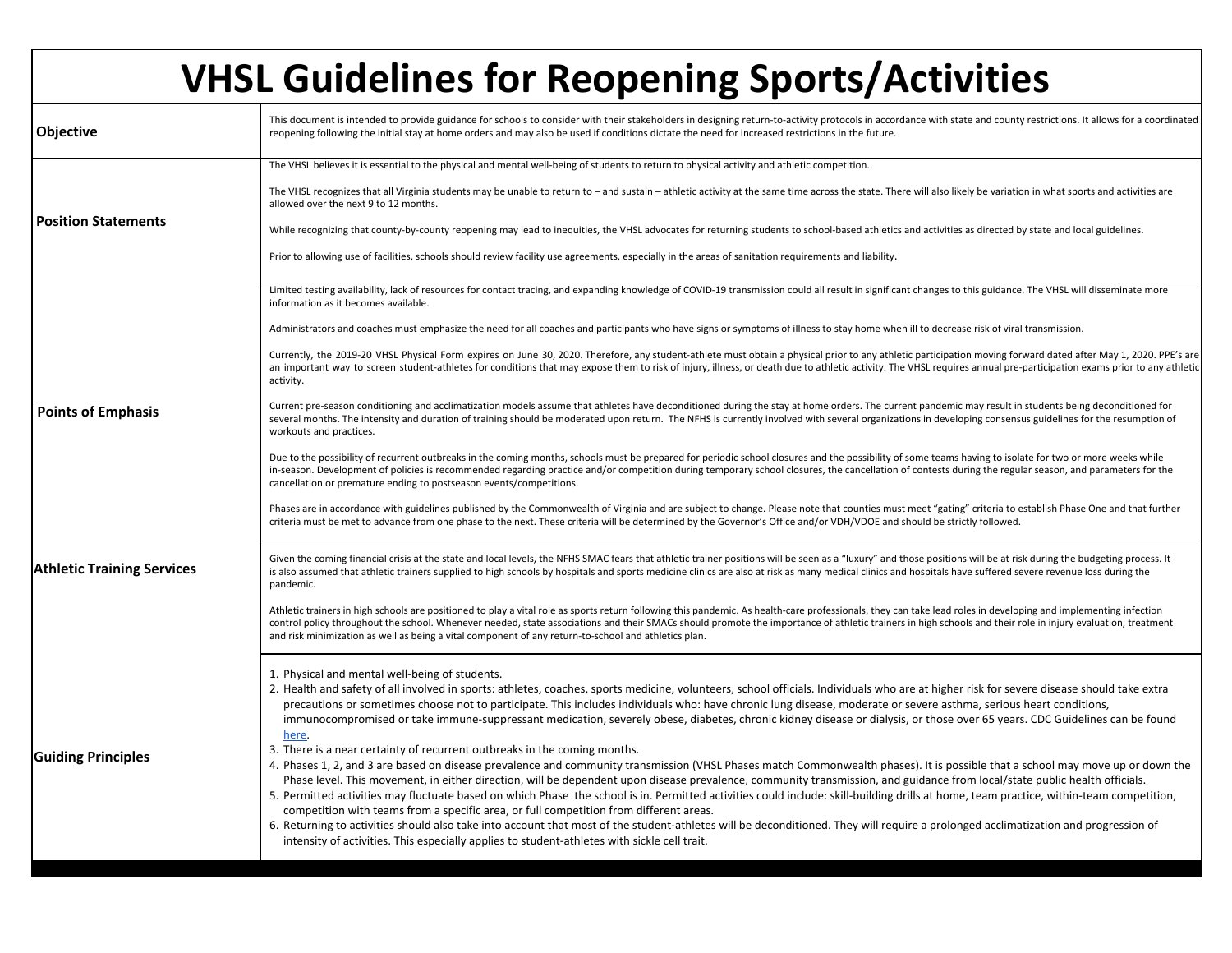|                                 | <b>VHSL</b>                                          | <b>VHSL Phase Two</b>                                                                                                                                                                                                                                                                                                                                                                                                   | <b>VHSL Phase Three</b>                                                                                                                                                                                                                                                                                                                                                                                                 |
|---------------------------------|------------------------------------------------------|-------------------------------------------------------------------------------------------------------------------------------------------------------------------------------------------------------------------------------------------------------------------------------------------------------------------------------------------------------------------------------------------------------------------------|-------------------------------------------------------------------------------------------------------------------------------------------------------------------------------------------------------------------------------------------------------------------------------------------------------------------------------------------------------------------------------------------------------------------------|
|                                 | <b>Phase One</b>                                     |                                                                                                                                                                                                                                                                                                                                                                                                                         |                                                                                                                                                                                                                                                                                                                                                                                                                         |
|                                 | No athletics or activities are permitted in Phase 1. | Adequate cleaning schedules should be created and implemented for all<br>athletic facilities. VDH recommends a minimum of every 2 hours and<br>disinfect after every use of any shared equipment.                                                                                                                                                                                                                       | Adequate cleaning schedules should be created and implemented for all<br>athletic facilities.                                                                                                                                                                                                                                                                                                                           |
|                                 |                                                      | Athletic Training facilities may be utilized if adhering to the cleaning,<br>occupancy limits, and physical distancing. VDH Guidelines can be found<br>here.                                                                                                                                                                                                                                                            | Athletic Training facilities may be utilized if adhering to the cleaning,<br>occupancy limits, and physical distancing. VDH Guidelines can be found<br>here.                                                                                                                                                                                                                                                            |
|                                 |                                                      | Prior to an individual or groups of individuals entering a facility, hard<br>surfaces within that facility should be wiped down and sanitized (chairs,<br>furniture in meeting rooms, weight room equipment, bathrooms, athletic<br>training room tables, etc.). A list of EPA approved disinfectants can be<br>found here.                                                                                             | Prior to an individual or groups of individuals entering a facility, hard<br>surfaces within that facility should be wiped down and sanitized (chairs,<br>furniture in meeting rooms, weight room equipment, bathrooms, athletic<br>training room tables, etc.). A list of EPA approved disinfectants can be found<br>here.                                                                                             |
| <b>Facilities Cleaning</b>      |                                                      | Weight equipment should be wiped down thoroughly before and<br>after an individual's use of equipment.                                                                                                                                                                                                                                                                                                                  | Weight equipment should be wiped down thoroughly before and<br>after an individual's use of equipment.                                                                                                                                                                                                                                                                                                                  |
|                                 |                                                      | Individuals should wash their hands for a minimum of 20 seconds with<br>warm water and soap or use hand sanitizer containing at least 60% alcohol<br>before touching any surfaces or participating in workouts.                                                                                                                                                                                                         | Individuals should wash their hands for a minimum of 20 seconds with warm<br>water and soap or use hand sanitizer containing at least 60% alcohol before<br>touching any surfaces or participating in workouts.                                                                                                                                                                                                         |
|                                 |                                                      | VDH recommends hand sanitizer be available to individuals as they transfer<br>from place to place, especially entrances/exits.                                                                                                                                                                                                                                                                                          | VDH recommends hand sanitizer be available to individuals as they transfer<br>from place to place, especially entrances/exits.                                                                                                                                                                                                                                                                                          |
|                                 |                                                      | Appropriate clothing/shoes should be worn at all times to minimize sweat<br>from transmitting onto equipment/surfaces.                                                                                                                                                                                                                                                                                                  | Appropriate clothing/shoes should be worn at all times to minimize sweat<br>from transmitting onto equipment/surfaces.                                                                                                                                                                                                                                                                                                  |
|                                 |                                                      | Any equipment such as weight benches, athletic pads, etc. having holes<br>with exposed foam should be covered and disinfected. If equipment cannot<br>be thoroughly disinfected it should not be used.                                                                                                                                                                                                                  | Students must be encouraged to shower and wash their workout clothing<br>immediately upon returning home.                                                                                                                                                                                                                                                                                                               |
|                                 |                                                      | Students must be encouraged to shower and wash their workout clothing<br>immediately upon returning home.                                                                                                                                                                                                                                                                                                               |                                                                                                                                                                                                                                                                                                                                                                                                                         |
|                                 | No athletics or activities are permitted in Phase 1. |                                                                                                                                                                                                                                                                                                                                                                                                                         |                                                                                                                                                                                                                                                                                                                                                                                                                         |
| <b>Entrance/Exit Strategies</b> |                                                      | To limit crossover and contact between persons and to prevent groups<br>from gathering, consider separate entrances/exits and staggering<br>starting/ending times for workouts and other athletic activities.                                                                                                                                                                                                           | To limit crossover and contact between persons and to prevent<br>groups from gathering, consider separate entrances/exits and<br>staggering starting/ending times for workouts and other athletic activities.                                                                                                                                                                                                           |
|                                 |                                                      | Consider posting CDC signage at entrances / exits. See CDC Print Resources<br>link in the Additional Resources/Links/Signage section.                                                                                                                                                                                                                                                                                   | Consider posting CDC signage at entrances / exits. See CDC Print Resources<br>link in the Additional Resources/Links/Signage section.                                                                                                                                                                                                                                                                                   |
| Limitations on Gatherings       | No athletics or activities are permitted in Phase 1. | Indoor practices/activities may occur if at least 10 feet of physical distance<br>can be maintained by all persons (including participants, coaches, etc.) at all<br>times. The total number of attendees (including participants, coaches, etc.)<br>cannot exceed the lesser of 30% of the occupancy load of the room in<br>which the activity is being held or 50 persons. No spectators allowed during<br>practices. | Indoor practices/activities may occur if at least 10 feet of physical distance<br>can be maintained by all persons (including participants, coaches, etc.) at all<br>times. The total number of attendees (including participants, coaches, etc.)<br>cannot exceed the lesser of 50% of the occupancy load of the room in which<br>the activity is being held or 250 persons No spectators allowed during<br>practices. |
|                                 |                                                      | Outdoor practices/activities are allowable if at least 10 feet of physical<br>distance can be maintained by all persons (including participants, coaches,<br>etc.) at all times. The total number of attendees (including participants,<br>coaches, etc.) cannot exceed the lesser of 50% of the occupancy load of the<br>venue or 50 persons.                                                                          | Outdoor practices/activities are allowable if at least 10 feet of physical<br>distance can be maintained by all persons (including participants, coaches,<br>etc.) at all times. The total number of attendees (including participants,<br>coaches, etc.) cannot exceed the lesser of 50% of the occupancy load of the<br>venue or 250 persons. No spectators allowed during practices.                                 |
|                                 |                                                      | Workouts should be conducted in "pods" of students/coaches with the<br>same 5-10 students/coaches working out together weekly to limit overall<br>exposure. Smaller pods can be utilized for weight training.                                                                                                                                                                                                           | Workouts should be conducted in "pods" of students/coaches with the same<br>5-10 students/coaches working out together weekly to limit overall<br>exposure. Smaller pods can be utilized for weight training.                                                                                                                                                                                                           |
|                                 |                                                      |                                                                                                                                                                                                                                                                                                                                                                                                                         |                                                                                                                                                                                                                                                                                                                                                                                                                         |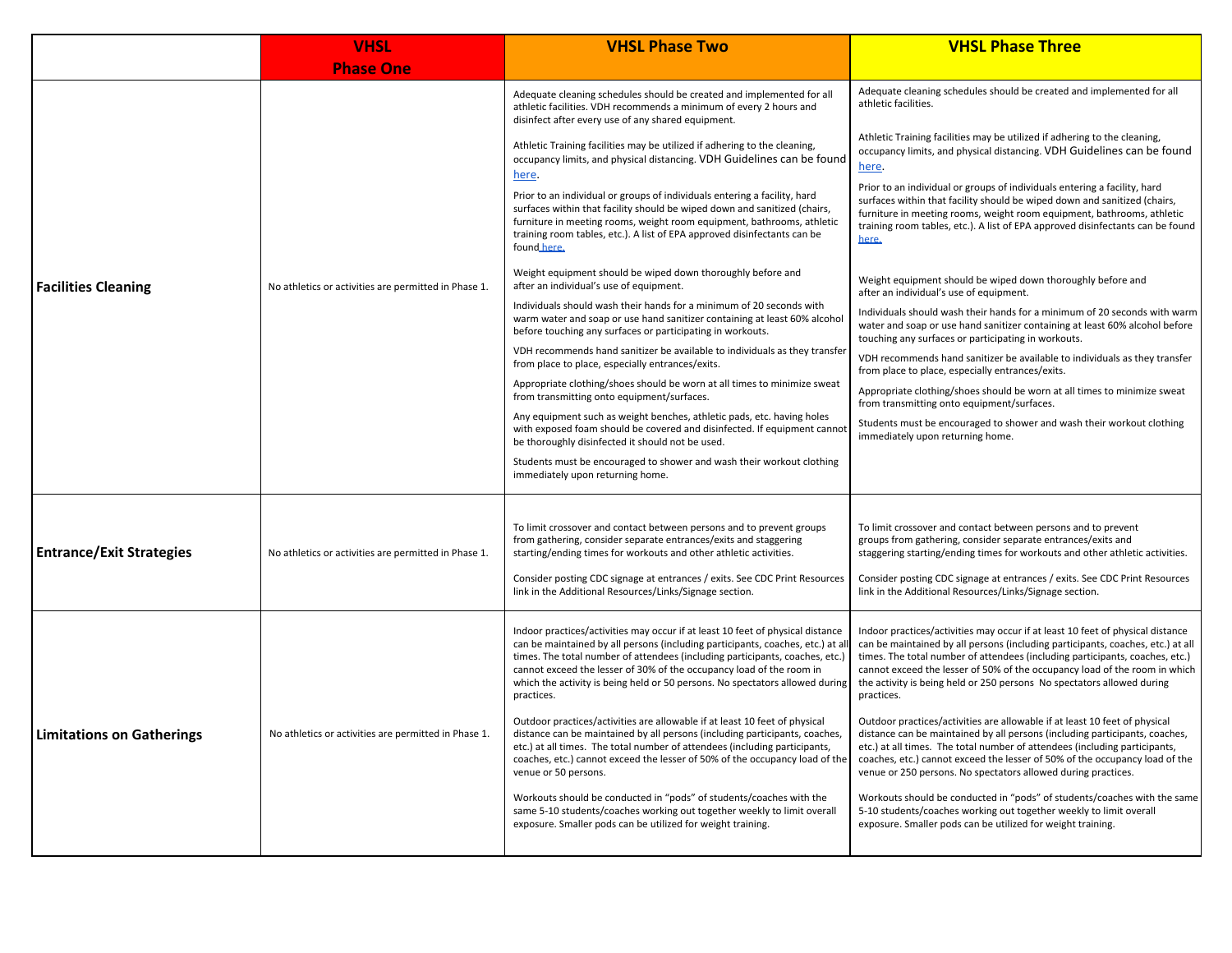|                              | <b>VHSL</b>                                          | <b>VHSL Phase Two</b>                                                                                                                                                                                                                                                                                                                                                                                                                        | <b>VHSL Phase Three</b>                                                                                                                                                                                                                                                                                                                                                                                                                      |
|------------------------------|------------------------------------------------------|----------------------------------------------------------------------------------------------------------------------------------------------------------------------------------------------------------------------------------------------------------------------------------------------------------------------------------------------------------------------------------------------------------------------------------------------|----------------------------------------------------------------------------------------------------------------------------------------------------------------------------------------------------------------------------------------------------------------------------------------------------------------------------------------------------------------------------------------------------------------------------------------------|
|                              | <b>Phase One</b>                                     |                                                                                                                                                                                                                                                                                                                                                                                                                                              |                                                                                                                                                                                                                                                                                                                                                                                                                                              |
| <b>Pre-Workout Screening</b> | No athletics or activities are permitted in Phase 1. | Plan for daily health screening questions of staff and students.                                                                                                                                                                                                                                                                                                                                                                             | Plan for daily health screening questions of staff and students.                                                                                                                                                                                                                                                                                                                                                                             |
|                              |                                                      | Responses to screening questions for each person should be recorded and<br>stored. Screening and record keeping should meet local HR and OSHA<br>requirements.                                                                                                                                                                                                                                                                               | Responses to screening questions for each person should be recorded and<br>stored. Screening and record keeping should meet local HR and OSHA<br>requirements.                                                                                                                                                                                                                                                                               |
|                              |                                                      | Any person with positive symptoms reported should not be allowed to<br>participate, should self-isolate, and contact their primary care provider or<br>other health-care professional. Return to participation guidelines will be<br>developed by local school divisions. VDH guidelines can be found here and<br>CDC guidelines can be found here.                                                                                          | Any person with positive symptoms reported should not be allowed to<br>participate, should self-isolate, and contact their primary care provider or<br>other health-care professional. Return to participation guidelines will be<br>developed by local school divisions. VDH guidelines can be found here and<br>CDC guidelines can be found here.                                                                                          |
|                              |                                                      | Vulnerable individuals should not supervise or participate in any workouts<br>during Phase 2 as defined by the local school system.                                                                                                                                                                                                                                                                                                          | Vulnerable individuals can resume public interactions but should<br>practice physical distancing and minimize exposure to social settings<br>where physical distancing may not be practical unless other<br>precautionary measures are taken.                                                                                                                                                                                                |
|                              |                                                      |                                                                                                                                                                                                                                                                                                                                                                                                                                              |                                                                                                                                                                                                                                                                                                                                                                                                                                              |
|                              | No athletics or activities are permitted in Phase 1. | State, local or school district guidelines for cloth face coverings should be<br>strictly followed.                                                                                                                                                                                                                                                                                                                                          | State, local or school district guidelines for cloth face coverings should be<br>strictly followed.                                                                                                                                                                                                                                                                                                                                          |
| <b>Face Coverings</b>        |                                                      | Cloth face coverings should be considered acceptable. There is no need to<br>require or recommend "medical grade" masks for physical activity. All<br>students should wear face coverings when physical distancing is not<br>possible.                                                                                                                                                                                                       | Cloth face coverings should be considered acceptable. There is no need to<br>require or recommend "medical grade" masks for physical activity. All<br>students should wear face coverings when physical distancing is not possible.                                                                                                                                                                                                          |
|                              |                                                      | Executive Order 63 allows an exemption for face coverings when<br>individuals are exercising or using exercise equipment.                                                                                                                                                                                                                                                                                                                    | Executive Order 63 allows an exemption for face coverings when individuals<br>are exercising or using exercise equipment.                                                                                                                                                                                                                                                                                                                    |
|                              |                                                      | One piece plastic shields covering the entire face will not be allowed during<br>participation due to the risk of unintended injury to the person wearing the<br>shield or others.                                                                                                                                                                                                                                                           | One piece plastic shields covering the entire face will not be allowed during<br>participation due to the risk of unintended injury to the person wearing the<br>shield or others.                                                                                                                                                                                                                                                           |
|                              |                                                      | Coaches, officials and other contest personnel should wear cloth face<br>coverings at all times and are strongly encouraged to wear cloth face<br>coverings whenever physical distancing is not possible. Anyone with an<br>identified health condition may be exempt from face covering policy.<br>(Artificial noisemakers such as an air horn or a timer system with an alarm<br>can be used to signal in place of a traditional whistle.) | Coaches, officials and other contest personnel should wear cloth<br>face coverings at all times and are strongly encouraged to wear<br>cloth face coverings whenever physical distancing is not possible.<br>Anyone with an identified health condition may be exempt from face<br>covering policy. (Artificial noisemakers such as an air horn or a timer system<br>with an alarm can be used to signal in place of a traditional whistle.) |
|                              |                                                      | Face coverings should be laundered on a daily basis and hands should be<br>washed after touching/adjusting face coverings.                                                                                                                                                                                                                                                                                                                   | Face coverings should be laundered on a daily basis and hands should be<br>washed after touching/adjusting face coverings.                                                                                                                                                                                                                                                                                                                   |
| <b>Hygiene Practices</b>     | No athletics or activities are permitted in Phase 1. | Individuals should wash their hands for a minimum of 20 seconds with<br>warm water and soap or use hand sanitizer containing at least 60% alcohol<br>before touching any surfaces or participating in workouts.                                                                                                                                                                                                                              | Individuals should wash their hands for a minimum of 20 seconds with warm<br>water and soap or use hand sanitizer containing at least 60% alcohol before<br>touching any surfaces or participating in workouts.                                                                                                                                                                                                                              |
|                              |                                                      | Sneeze or cough into a tissue, or the inside of your elbow. Avoid touching<br>your face.                                                                                                                                                                                                                                                                                                                                                     | Sneeze or cough into a tissue, or the inside of your elbow. Avoid touching<br>your face.                                                                                                                                                                                                                                                                                                                                                     |
|                              |                                                      | Disinfect frequently used items and surfaces. VDH recommends disinfecting<br>every two hours or after every use of any shared equipment.                                                                                                                                                                                                                                                                                                     | Disinfect frequently used items and surfaces as much as possible.<br>Strongly consider using face coverings while in public, and particularly when<br>using mass transit.                                                                                                                                                                                                                                                                    |
|                              |                                                      | Strongly consider using face coverings while in public, and particularly wher<br>using mass transit.                                                                                                                                                                                                                                                                                                                                         |                                                                                                                                                                                                                                                                                                                                                                                                                                              |
|                              |                                                      | Students must be encouraged to shower and wash their workout clothing<br>immediately upon returning home.                                                                                                                                                                                                                                                                                                                                    |                                                                                                                                                                                                                                                                                                                                                                                                                                              |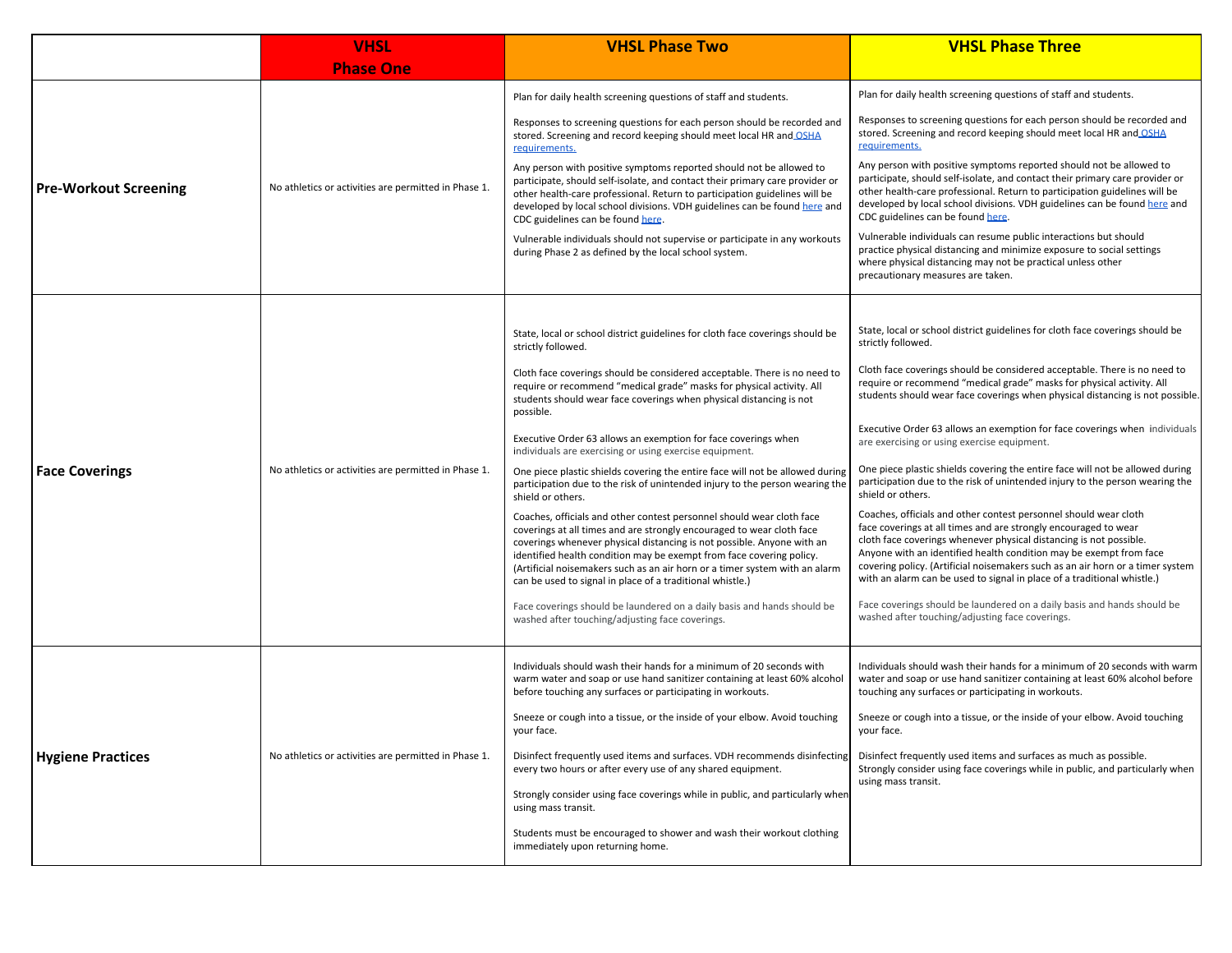|                                                           | <b>VHSL</b>                                          | <b>VHSL Phase Two</b>                                                                                                                                                                                                                                                                                                                                                                                                                                                                                                                                                                                                                                                   | <b>VHSL Phase Three</b>                                                                                                                                                                                                                                                                                                                                                                                                                                                                                                                                                                                                                                                                                                                                                                                                                  |
|-----------------------------------------------------------|------------------------------------------------------|-------------------------------------------------------------------------------------------------------------------------------------------------------------------------------------------------------------------------------------------------------------------------------------------------------------------------------------------------------------------------------------------------------------------------------------------------------------------------------------------------------------------------------------------------------------------------------------------------------------------------------------------------------------------------|------------------------------------------------------------------------------------------------------------------------------------------------------------------------------------------------------------------------------------------------------------------------------------------------------------------------------------------------------------------------------------------------------------------------------------------------------------------------------------------------------------------------------------------------------------------------------------------------------------------------------------------------------------------------------------------------------------------------------------------------------------------------------------------------------------------------------------------|
|                                                           | <b>Phase One</b>                                     |                                                                                                                                                                                                                                                                                                                                                                                                                                                                                                                                                                                                                                                                         |                                                                                                                                                                                                                                                                                                                                                                                                                                                                                                                                                                                                                                                                                                                                                                                                                                          |
| <b>Hydration/Food</b>                                     | No athletics or activities are permitted in Phase 1. | All students must bring their own water bottle.<br>Water bottles must not be shared. Food should not be shared.<br>Hydration stations (water cows, water trough, water fountains, etc.) should<br>not be utilized.                                                                                                                                                                                                                                                                                                                                                                                                                                                      | All students must bring their own water bottle.<br>Water bottles must not be shared. Food should not be shared.<br>Hydration stations may be used for refilling of personal bottles but<br>must be cleaned after each practice or contest.                                                                                                                                                                                                                                                                                                                                                                                                                                                                                                                                                                                               |
| <b>Travel</b>                                             | No athletics or activities are permitted in Phase 1. | Keep it local and avoid cross county travel when possible, especially if<br>counties are in different phases.                                                                                                                                                                                                                                                                                                                                                                                                                                                                                                                                                           | Keep it local and avoid cross county travel when possible, especially if<br>counties are in different phases.                                                                                                                                                                                                                                                                                                                                                                                                                                                                                                                                                                                                                                                                                                                            |
| <b>Locker Rooms and</b><br><b>Athletic Training Room</b>  | No athletics or activities are permitted in Phase 1. | If locker rooms or meeting rooms are used, there must be a minimum<br>distance of 10 feet between each individual at all times.<br>Shower use should not be allowed at schools. Athletes are encouraged to<br>shower and change clothing immediately upon returning home.<br>Athletic Training facilities may be utilized if adhering to the cleaning,<br>occupancy limits, and physical distancing.                                                                                                                                                                                                                                                                    | If locker rooms or meeting rooms are used, there must be a minimum<br>distance of 6 feet between each individual at all times.<br>Shower use should not be allowed at schools. Athletes are encouraged to<br>shower and change clothing immediately upon returning home.<br>Athletic Training facilities may be utilized if adhering to the cleaning,<br>occupancy limits, and physical distancing.                                                                                                                                                                                                                                                                                                                                                                                                                                      |
| <b>Weight Rooms</b>                                       | No athletics or activities are permitted in Phase 1. | Weight equipment should be wiped down thoroughly before and<br>after an individual's use of equipment.<br>Maximum lifts should be limited and power cages should be used<br>for squats and bench presses. Allowable exercises should be individual<br>based. If a spotter is needed, they should stand at each end of the bar. All<br>equipment should be disinfected after each use.                                                                                                                                                                                                                                                                                   | Weight equipment should be wiped down thoroughly before and<br>after an individual's use of equipment.<br>Maximum lifts should be limited and power cages should be used<br>for squats and bench presses. Allowable exercises should be individual<br>based. If a spotter is needed, they should stand at each end of the bar. All<br>equipment should be disinfected after each use.                                                                                                                                                                                                                                                                                                                                                                                                                                                    |
| <b>Physical Activity and</b><br><b>Athletic Equipment</b> | No athletics or activities are permitted in Phase 1. | There should be no shared athletic equipment (towels, clothing, shoes, or<br>sports specific equipment) between students.<br>Students should wear their own appropriate workout clothing (do not share<br>clothing). Individual clothing/towels should be washed and cleaned after<br>every workout. Use disposable towels and linens when possible.<br>Individual drills requiring the use of athletic equipment are permissible, but<br>the equipment should be cleaned prior to use by the next individual.<br>Recommend disinfecting all equipment between each group usage.<br>Physical contact such as high-fives, fist bumps, and hugs should not be<br>allowed. | Students should wear their own appropriate workout clothing (do not share<br>clothing). Individual clothing/towels should be washed and cleaned after<br>every workout. Use disposable towels and linens when possible.<br>Individual drills requiring the use of athletic equipment are permissible, but<br>the equipment should be cleaned prior to use by the next individual.<br>Recommend disinfecting all equipment between each group usage.<br>Athletic equipment such as bats, balls, sleds, tackling dummies, batting<br>helmets, and catchers gear may be used. Equipment should be disinfected<br>frequently before, during, and after practices. Other equipment, such as<br>wrestling ear guards, football helmets/other pads, lacrosse<br>helmets/gloves/eyewear should be worn by only one individual and not<br>shared. |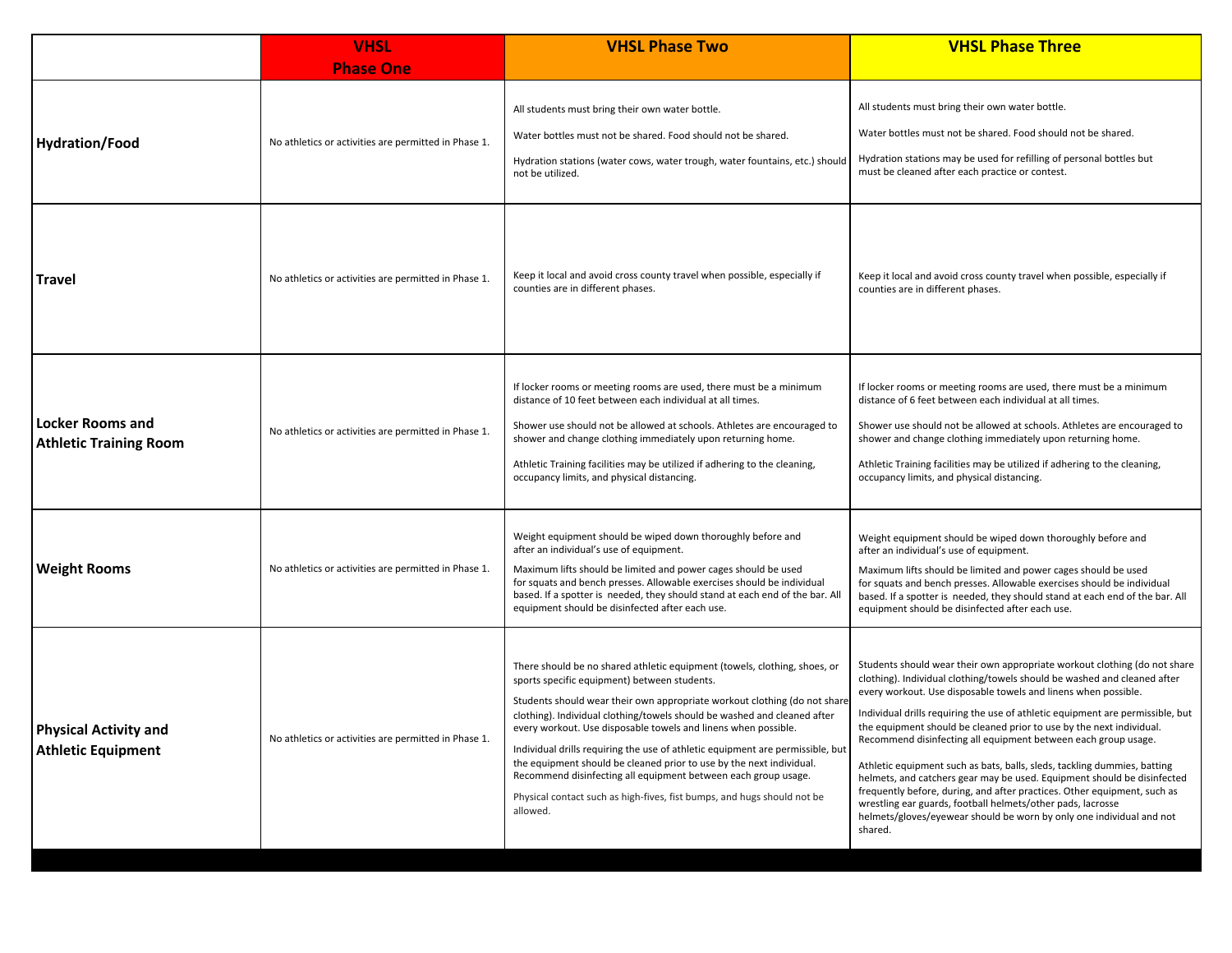| <b>General Activity Description</b>              | <b>No Athletics or Activities are Permitted</b>                                                                                                                     | <b>Individual Skill Development and Workouts</b><br><b>Maintain Physical Distancing; No Contact with Others;</b><br><b>No Sharing of Equipment</b>                                                                                                                                                                 | Individual or Team Based Practice, Skill Building Drills or<br><b>Conditioning Activities That Allow Physical Distancing at All Times.</b>                                                  |
|--------------------------------------------------|---------------------------------------------------------------------------------------------------------------------------------------------------------------------|--------------------------------------------------------------------------------------------------------------------------------------------------------------------------------------------------------------------------------------------------------------------------------------------------------------------|---------------------------------------------------------------------------------------------------------------------------------------------------------------------------------------------|
| <b>Lower Infection</b><br><b>Risk Activities</b> | Activities that can be done with physical distancing or individually with no sharing of equipment or the ability to clean the equipment between use by competitors. |                                                                                                                                                                                                                                                                                                                    |                                                                                                                                                                                             |
| Golf                                             | No athletics or activities are permitted in Phase 1.                                                                                                                | Maintain appropriate physical distancing 10 feet apart.                                                                                                                                                                                                                                                            | Maintain appropriate physical distancing 10 feet apart.                                                                                                                                     |
| <b>Gymnastics</b>                                | No athletics or activities are permitted in Phase 1.                                                                                                                | Conditioning, individual drill or skill development. All equipment and event<br>apparatus should be cleaned after each athlete uses equipment. No chalk<br>bowls are allowed.                                                                                                                                      | Conditioning, individual drill or skill development. All gymnast and team<br>equipment should be disinfected frequently before, during, and after<br>practices. No chalk bowls are allowed. |
| Swimming                                         | No athletics or activities are permitted in Phase 1.                                                                                                                | Relays must maintain physical distancing.                                                                                                                                                                                                                                                                          | Relays must maintain social distancing.                                                                                                                                                     |
| <b>Tennis</b>                                    | No athletics or activities are permitted in Phase 1.                                                                                                                | Conditioning, no sharing of balls, each player may use their own can of balls<br>to serve and use racket to pass other balls (singles only), ball machine use<br>by individuals only. Players may do individual drills, wall volleys and serves.<br>Wipe down rackets, tennis balls, and equipment after each use. | Conditioning, individual or team based skill development allowed. All player<br>and team equipment should be disinfected frequently before, during, and<br>after practices.                 |
| <b>Forensics/Debate</b>                          | No athletics or activities are permitted in Phase 1.                                                                                                                | Follow your school's established protocols for physical distancing and<br>mitigation in classroom and performance spaces                                                                                                                                                                                           | Follow your schools established protocols for social distancing and mitigation<br>in classroom and performance spaces.                                                                      |
| <b>Scholastic Bowl</b>                           | No athletics or activities are permitted in Phase 1.                                                                                                                | Follow your schools established protocols for physical distancing and<br>mitigation in classroom and performance spaces.                                                                                                                                                                                           | Follow your schools established protocols for social distancing and mitigation<br>in classroom and performance spaces.                                                                      |
| E-sports                                         | No athletics or activities are permitted in Phase 1.                                                                                                                | Follow your school's established protocols for physical distancing and<br>mitigation in classroom and performance spaces.                                                                                                                                                                                          | Follow your schools established protocols for social distancing and mitigation<br>in classroom and performance spaces.                                                                      |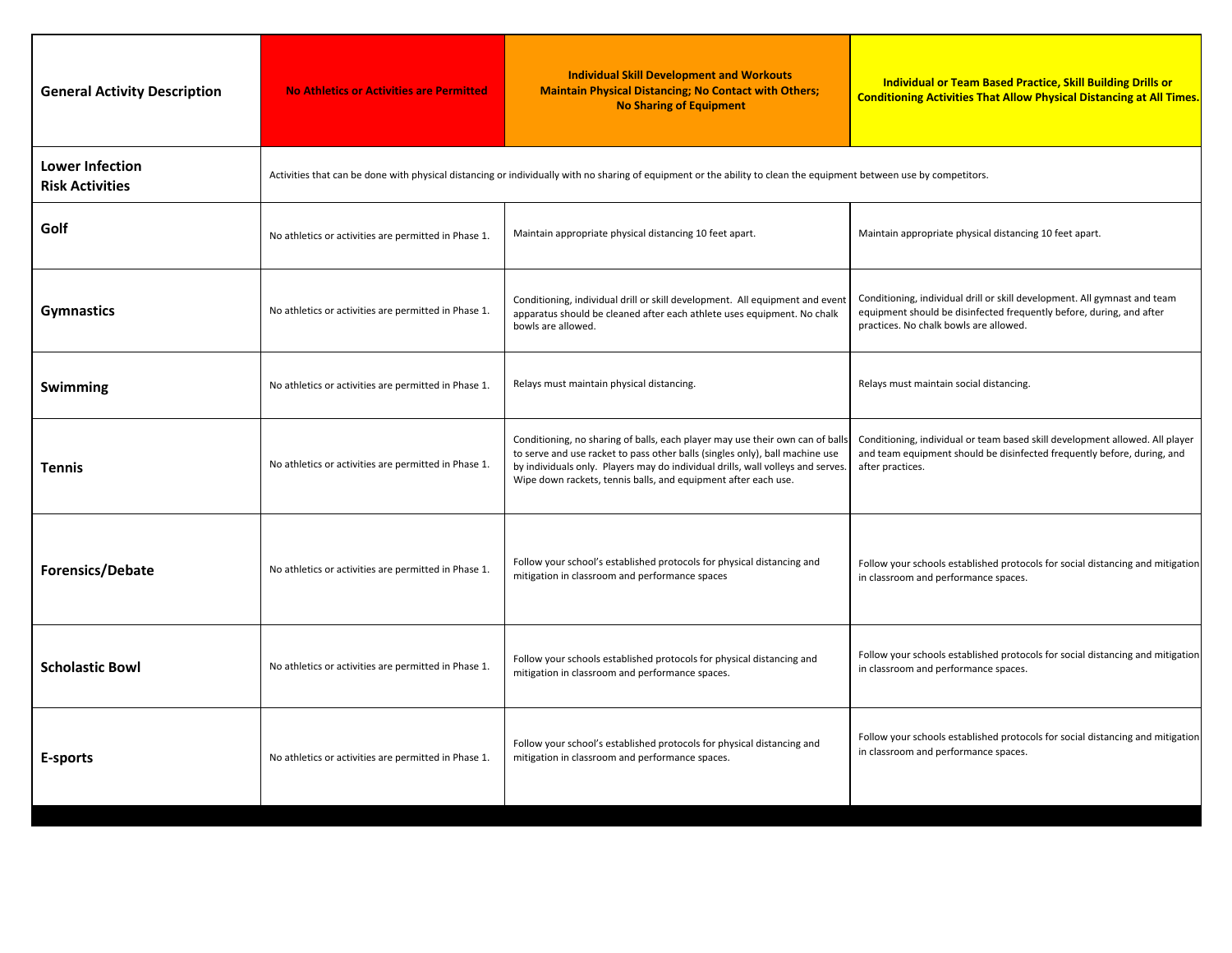| <b>General Activity Description</b>                 | <b>No Athletics or Activities are Permitted</b>                                                                                                                                                                                                                                                                                                                                                                                                                                                                 | <b>Individual Skill Development and Workouts</b><br><b>Maintain Physical Distancing; No Contact with Others;</b><br><b>No Sharing of Equipment</b>                                                                                                                                                                                        | Individual or Team Based Practice, Skill Building Drills or<br><b>Conditioning Activities That Allow Physical Distancing at All Times.</b>                                                                                                      |
|-----------------------------------------------------|-----------------------------------------------------------------------------------------------------------------------------------------------------------------------------------------------------------------------------------------------------------------------------------------------------------------------------------------------------------------------------------------------------------------------------------------------------------------------------------------------------------------|-------------------------------------------------------------------------------------------------------------------------------------------------------------------------------------------------------------------------------------------------------------------------------------------------------------------------------------------|-------------------------------------------------------------------------------------------------------------------------------------------------------------------------------------------------------------------------------------------------|
| <b>Moderate Infection</b><br><b>Risk Activities</b> | Activities that involve close, sustained contact, but with protective equipment in place that may reduce the likelihood of respiratory particle transmission between participants OR intermittent close contact<br>OR group sports OR sports that use equipment that can't be cleaned between participants.<br>Note: Volleyball*, Baseball*, Softball*, Gymnastics*<br>Could potentially be considered "Lower Infection Risk" with appropriate cleaning of equipment and use of face coverings by participants. |                                                                                                                                                                                                                                                                                                                                           |                                                                                                                                                                                                                                                 |
| <b>Baseball</b>                                     | No athletics or activities are permitted in Phase 1.                                                                                                                                                                                                                                                                                                                                                                                                                                                            | Conditioning and tee work. Players should not share gloves or bats or<br>throw a baseball that will be tossed among the team. A single player may<br>hit in cages, throw batting practice (with netting as backstop, no catcher).<br>Prior to another athlete using the same balls, they should be collected and<br>cleaned individually. | Conditioning, individual or team based skill development allowed. All player<br>and team equipment should be disinfected frequently before, during, and<br>after practices.                                                                     |
| <b>Cross Country</b>                                | No athletics or activities are permitted in Phase 1.                                                                                                                                                                                                                                                                                                                                                                                                                                                            | Runners should maintain at least 10 feet of distancing between individuals,<br>with no grouping (i.e., starts and finishes).                                                                                                                                                                                                              | Runners should maintain at least 10 feet of distancing between individuals,<br>no grouping (i.e. starts and finishes).                                                                                                                          |
| <b>Softball</b>                                     | No athletics or activities are permitted in Phase 1.                                                                                                                                                                                                                                                                                                                                                                                                                                                            | Conditioning and tee work. Players should not share gloves or bats or<br>throw a softball that will be tossed among the team. A single player may hit<br>in cages, throw batting practice (with netting as backstop, no catcher). Prior<br>to another athlete using the same balls, they should be collected and<br>cleaned individually. | Conditioning, individual or team based skill development allowed. All player<br>and team equipment should be disinfected frequently before, during, and<br>after practices                                                                      |
| <b>Track &amp; Field</b>                            | No athletics or activities are permitted in Phase 1.                                                                                                                                                                                                                                                                                                                                                                                                                                                            | Runners should maintain at least 10 feet of distancing between individuals,<br>with no grouping (i.e., starts and finishes). No sharing of implements /<br>equipment. Padded equipment should be cleaned after each use by an<br>athlete.                                                                                                 | Runners should maintain at least 10 feet of distancing between individuals,<br>with no grouping (i.e. starts and finishes). All athlete, team, and padded<br>equipment should be disinfected frequently before, during, and after<br>practices. |
| <b>Theatre</b>                                      | No athletics or activities are permitted in Phase 1.                                                                                                                                                                                                                                                                                                                                                                                                                                                            | Follow your schools established protocols for physical distancing and<br>mitigation in classroom and performance spaces.                                                                                                                                                                                                                  | Follow your schools established protocols for social distancing and mitigation<br>in classroom and performance spaces.                                                                                                                          |
| <b>Robotics</b>                                     | No athletics or activities are permitted in Phase 1.                                                                                                                                                                                                                                                                                                                                                                                                                                                            | Follow your schools established protocols for physical distancing and<br>mitigation in classroom and performance spaces.                                                                                                                                                                                                                  | Follow your schools established protocols for social distancing and mitigation<br>in classroom and performance spaces.                                                                                                                          |